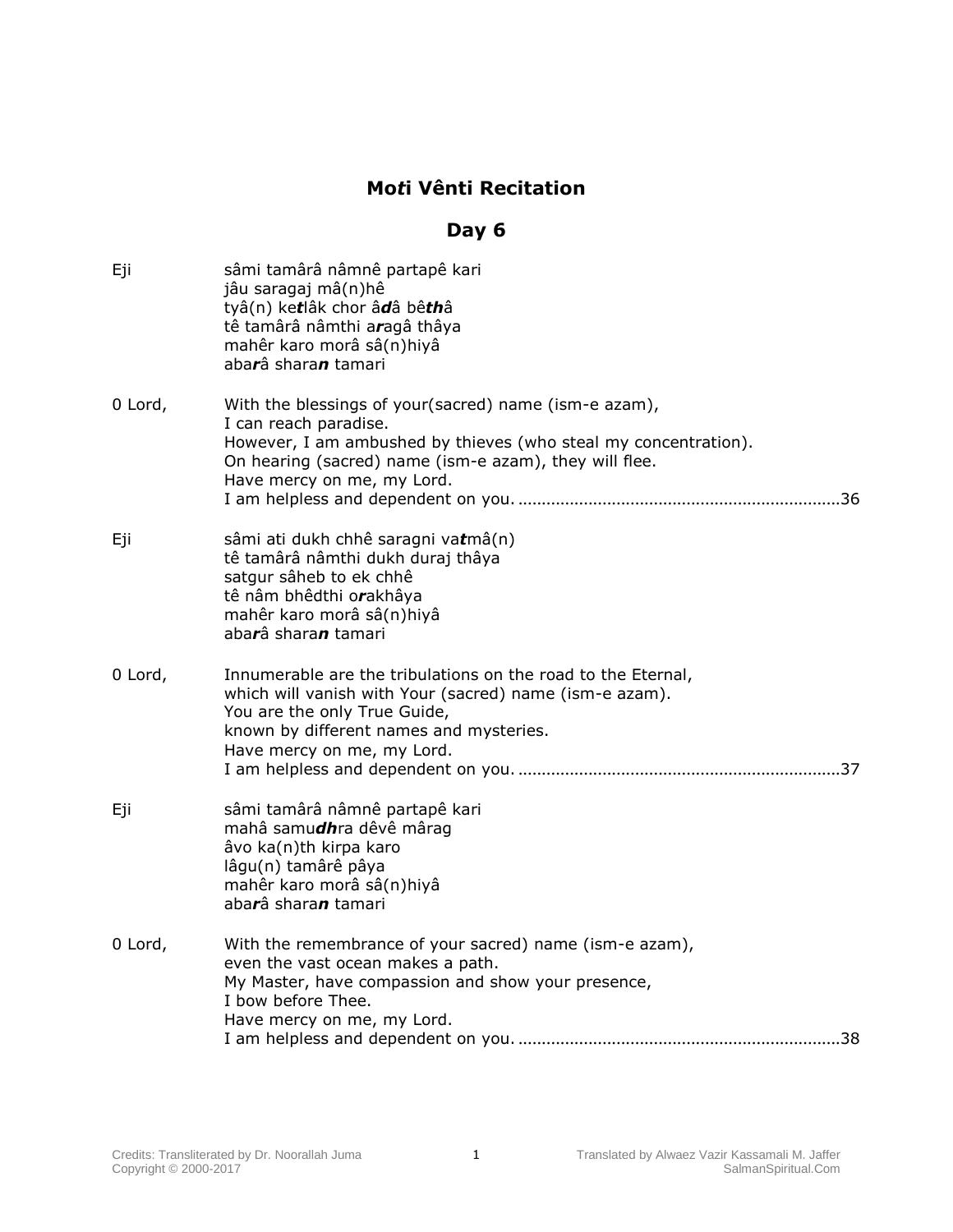| Eji     | sâmi gad gad ka(n)thê tamnê vinvu(n)<br>hu(n) virêhava(n)ti manmâ(n)hê<br>velâ thainê sâmi âvjo<br>mâro bharjoban rahyo nav jâya<br>mahêr karo morâ sâ(n)hiyâ<br>aba <b>r</b> â shara <b>n</b> tamari                       |
|---------|-----------------------------------------------------------------------------------------------------------------------------------------------------------------------------------------------------------------------------|
| 0 Lord, | I implore you with an emotionally heavy voice<br>because I experience the anguish of our separation.<br>My Lord, come to me soon<br>while I am still in my youthful age.<br>Have mercy on me, my Lord.                      |
| Eji     | sâmi kaljugni najaru(n) u(n)dhiyu(n)<br>tê kardi najarê joya<br>kadâch sâmi am ma(n)hê bhul padê<br>to doya tad farvu(n) hoya<br>mahêr karo morâ sâ(n)hiyâ<br>abarâ sharan tamari                                           |
| 0 Lord, | In this age of decadence, peoples' intentions are not always sincere.<br>They look with evil intentions.<br>0 Lord, should I be misled,<br>I would be destroyed (physically and spiritually).<br>Have mercy on me, my Lord. |
| Eji     | mahêr karo morâ jogiyâ<br>lêjo amanê ugâr<br>kud kapatê kaljug bhariyo<br>têmâ velâ karjo amâri sâr<br>mahêr karo morâ sâ(n)hiyâ<br>abarâ sharan tamari                                                                     |
| 0 Lord, | My Honored Spiritual Master (Jogi) look upon me<br>with benevolence and lead me to salvation.<br>In this age of evil and deceit,<br>safeguard me (from these vices) at all times.<br>Have mercy on me, my Lord.             |